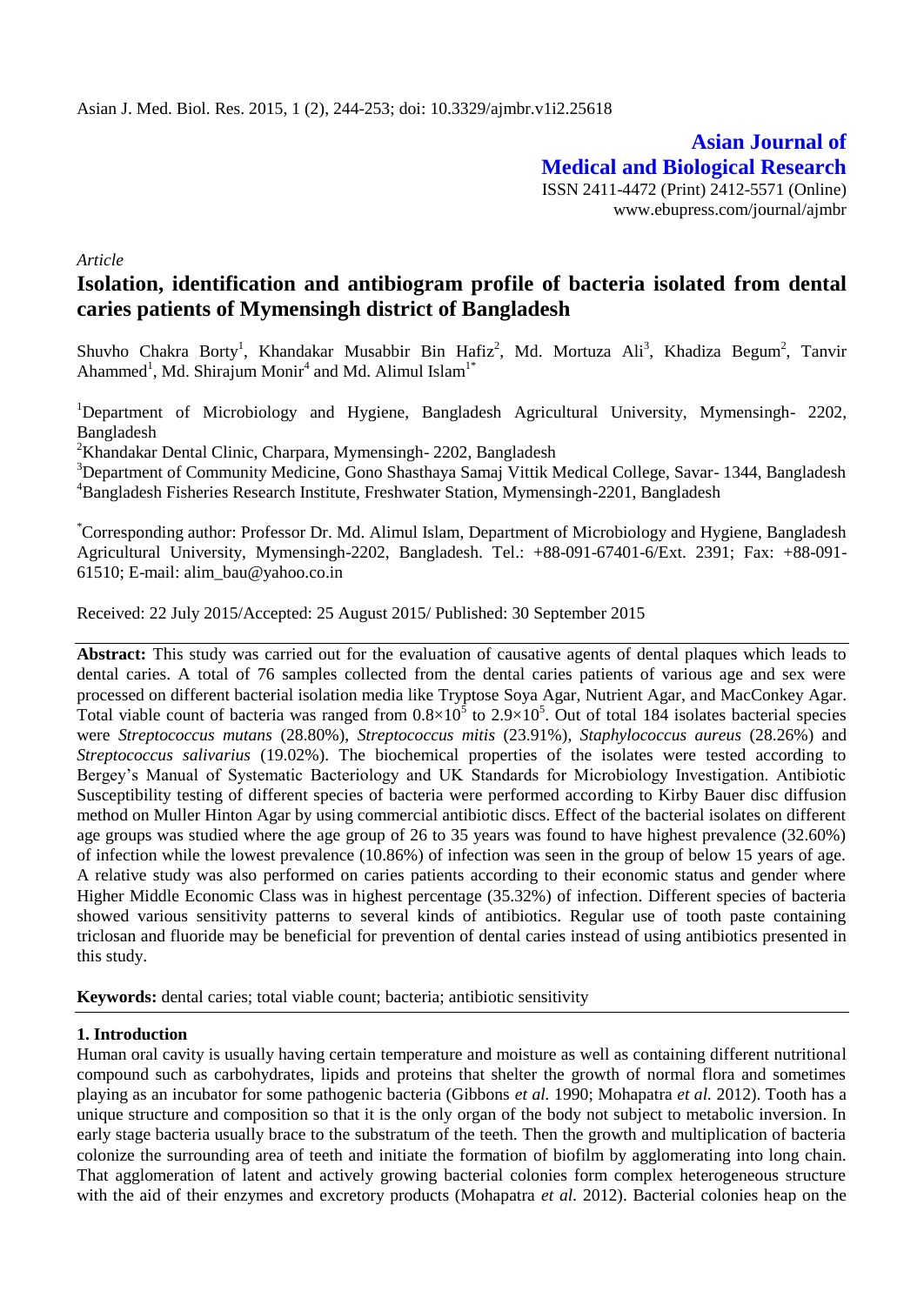surface of teeth is the primary etiological agent of dental caries. Bacteria interact between them on the dental surface by co-aggregation, metabolic exchange, cell-cell communication and reciprocation of genetic material. These are the mechanisms that make the biofilm difficult to destroy when the therapeutic drugs are used in dental diseases. Dental caries usually demolish the enamel and dentin by bacterial activity (Chandrabhan *et al.* 2012; Kolenbrander *et al.* 2006; Li *et al.* 2002; Roberts *et al.* 2001). It is now avowed that the formation of bacterial biofilm is responsible for a variety of human diseases such as osteomyelitis, middle ear infections, dental caries, medical instrument and device related infections, native valve endocarditis, ocular implant infections and chronic lung infections (Donlan *et al.* 2002). Biofilm can resist to different antibiotics, alcohol, and different bacteriocidal and bacteriostatic agents at concentration of 10 to 100 times than that needed to destroy and is also exceptionally escape phagocytocis that helps to exist inside host's oral cavity and makes it extremely difficult to kill (Lewis *et al.* 2001).

Dental caries is one of the most significant and common infectious disease in human oral cavity. Dental caries also known as cavity or decay is a disease where bacteria cause damage in hard tooth structure. Lactic acid is produced as a by-product of carbohydrate metabolism by bacterial species which can demineralize enamel, dentin and cementum (Yoo *et al.* 2007). The mineral composition of teeth is sensorial to increased acidic condition produced due to lactic acid. The dynamic breakdown of tissues enhanced by *Streptococcus mutans*, *Staphylococcus aureus* and *Lactobacillus* spp. produce dental caries (Kohler *et al.* 1984; Dwivedi *et al.* 2011). The untreated condition of dental caries can lead to pain, tooth loss, infection, inflammation and finally dead in severe cases. The exhibition of dental caries may be different where stages of development and risks factors are similar. In the beginning it may appear in a tiny area that may progressively develop to a large cavity. Dental caries can be seen directly however some diagnostic method such as Radiographic Imaging is used to detect the less visible decay and to measure the extent of decomposition (Dwivedi *et al.* 2011).Almost all the types of bacteria found in the oral cavity have efficient pathogenic potential to enhance inflammatory response on teeth and soft tissues. Existence of bacterial flora may be different in various areas of teeth such as dentin enamel junction beneath white spot lesion, gaps between cavity walls and restoration, areas of penetrated caries, fissures, root channels and remaining carious dentin beneath restoration (Simonovic *et al.* 2002). The purpose of this study was to isolate and identify the bacterial species associated in dental caries and evaluate their antibiogram profile.

### **2. Materials and Methods**

Seventy six patients of different hospitals, clinics and dentist's OPD of different areas of Mymensingh district were selected for the evaluation of associated bacterial species that are responsible for dental caries as well as different types of oral infections. Food habit of the people of different location of the district is almost similar but differences were in variation of awareness about the notion of teeth plaque and dental caries which includes alteration of brush timing and variety of age.

### **2.1. Sample collection**

Samples were taken from the patients who exhibited the sign and symptoms of plaque and dental caries. Every sample was collected from infected teeth of patients by sterile cotton bud sticks. The swab sticks were implanted into the area of caries lesion and placed for 2 minutes. Then the sticks were taken out and put separately into previously prepared Tripticase Soya Broth (TSB) containing McCartney bottles for transporting to the Bacteriology Laboratory at Department of Microbiology and Hygiene, Bangladesh Agricultural University to ensure further processing. Then every sample was subjected to microbial investigations. A total of seventy six samples were taken up from different location of Mymensingh district in a random collection, fifty samples from the dental unit of Mymensingh Medical College Hospital, sixteen samples from Khandakar Dental Clinic and ten samples from Kabir's Dental Clinic and Orthodontics. After describing the intention of the study, all patients or their relatives were provided information consent in written documents. All patients have provided their samples voluntarily. After all, proper medical ethics were maintained for collecting samples by following the issues published by Nurunnabi *et al.* 2010 and Cheah *et al.* 2014.

### **2.2. Total viable count of bacteria**

Collected samples in TSB were incubated at  $37^{\circ}$ C temperature for 24 hours. Then every sample was serially diluted with sterile peptone water (PW) up to  $10^{-6}$  dilution and 100 $\mu$ l of each dilution was inoculated on to Plate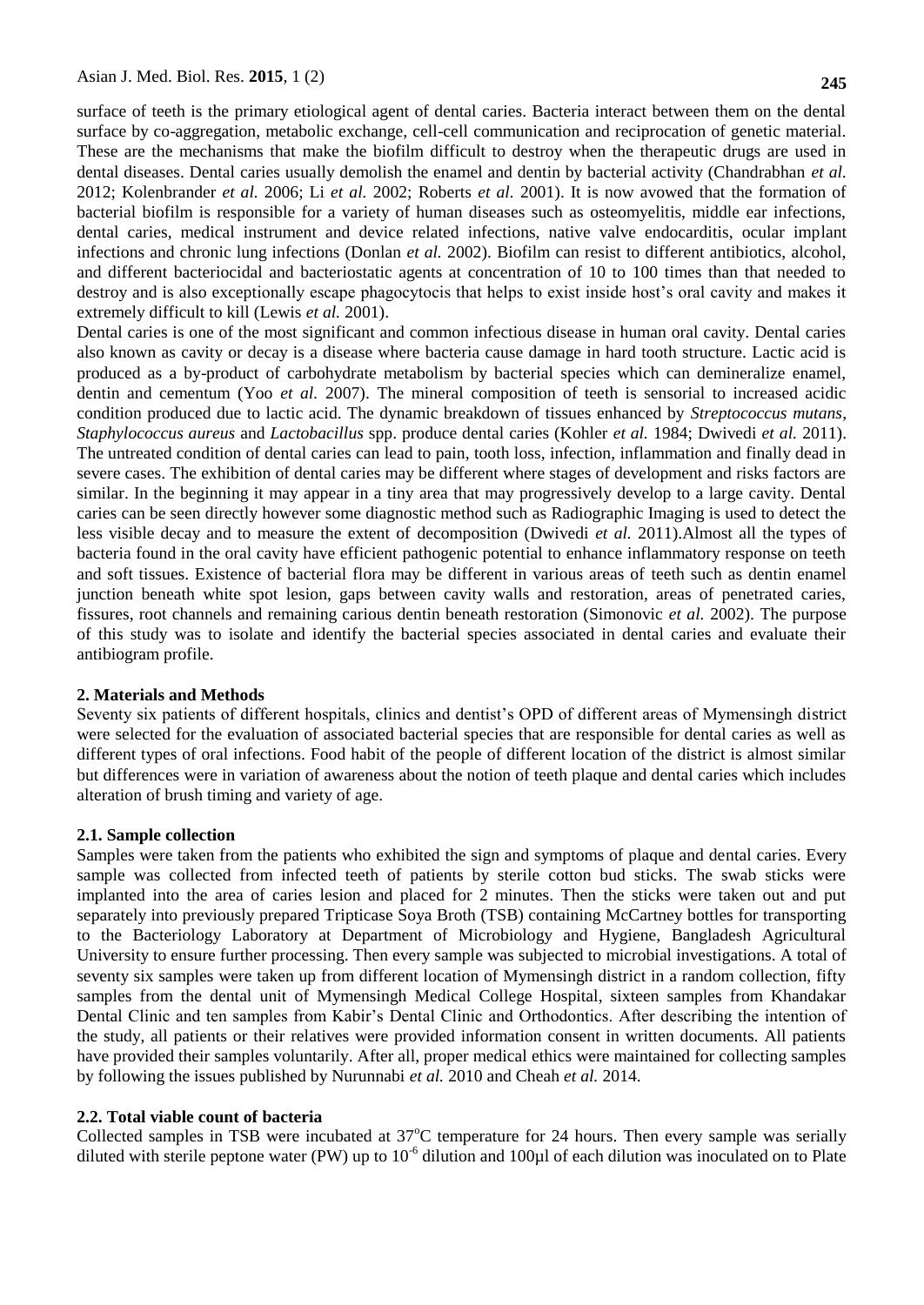Count Agar (PCA) and incubated overnight at  $37^{\circ}$ C temperature. After 24 hours of incubation of PCA, the viable colonies were counted by using colony counter.

Calculation: CFU/ml of sample = Number of colonies counted / Dilution factor  $\times$  Volume Plated.

## **2.3. Isolation of bacteria**

For the isolation of etiological agents involved in causing teeth plaques and dental caries all samples were inoculated into Triptic Soy Agar, Nutrient agar, McConkey Agar and Sheep Blood Agar media. A loopful of suspension of every sample was streaked into each culture medium. Then the inoculated plates were incubated at 37<sup>o</sup>C for 24 hours. After appearing mixed growth of different bacteria, separate colonies were picked up and streaked into Nutrient Agar media for producing pure culture.

## **2.4. Cultural and morphological characteristics**

The isolated microbes were characterized on the basis of size and shape of the colony as well as staining characteristics and cultural properties according to Prescott and Harley, 2002.

## **2.5. Biochemical characterization**

The discrete colonies from pure culture plates were taken up and series of biochemical tests were performed for identifying bacterial species. The biochemical properties of the isolates were tested according to Bergey's Manual of Systematic Bacteriology (Krieg, 1984) and UK Standards for Microbiology Investigation.

## **2.6. Antibiogram profile**

Antibiotic Susceptibility testing of different species of bacteria were performed according to Kirby Bauer disc diffusion method (Bauer *et al.* 1966) on Muller Hinton Agar (MHA). Different commercial antibiotic discs were used to evaluate the sensitivity pattern of different isolated species. The zone of inhibition of each antibiotic disc against different bacterial species was interpreted on the basis of CLSI guidelines (Sharp, 2013).

## **3. Results**

There are a large number of bacterial species which are responsible for causing dental plaques and dental caries. From seventy six samples of dental plaques and dental caries 184 bacteria were isolated and from those isolates four different species of bacteria were identified.

### **3.1. Enumeration of viable count of bacteria**

The results acquired from the microorganisms amalgamated with dental plaques and dental caries asserted that the total aerobic counts for the sample site 1 ranged from  $1.6 \times 10^5$  to  $2.9 \times 10^5$  cfu/ml of samples where sample site 2 ranged from  $0.8 \times 10^5$  to  $1.9 \times 10^5$  cfu/ml of samples and sample site 3 ranged from  $1.1 \times 10^5$  to  $2.6 \times 10^5$ cfu/ml of samples.

### **Table 1. Total viable count of bacteria gained from different sample collection sites of Mymensingh town.**

| <b>Sample collection site</b>                       | Number of samples | Viable count                                  |
|-----------------------------------------------------|-------------------|-----------------------------------------------|
| Dental Unit, Mymensing Medical College and Hospital | 50                | $1.6\times10^{5}$ to $2.9\times10^{5}$ cfu/ml |
| Khondokar Dental Clinic                             | 16                | $0.8\times10^5$ to $1.9\times10^5$ cfu/ml     |
| Kabir's Dental Clinic and Orthodontics              | 10                | $1.1\times10^5$ to 2.6×10 <sup>5</sup> cfu/ml |

### **3.2. Cultural and morphological characteristics of bacteria**

Four different bacterial species were ascertained from the total seventy six samples of dental plaque and dental caries. Bacterial species were *Streptococcus mutans* (28.80%), *Streptococcus mitis* (23.91%), *Staphylococcus aureus* (28.26%) and *Streptococcus salivarius* (19.02%).*Streptococcus mutans* are gram positive cocci, usually 0.70µm to 0.75µm in diameter, found to form medium long chain under the microscope and showed nonmotile characteristics by hanging drop preparation. Colonies of *Streptococcus mutans* are small grey white and γ hemolytic on Sheep Blood Agar (SBA), diameter of the colony ranged from 0.8mm to 1.2mm, become rough and heaped after two days of growth. *Streptococcus mitis* are gram positive cocci, usually 0.7µm to 0.9µm in diameter, found to arrange in long chain under the microscope and exhibited nonmotile characteristics. They showed appearance of S and R type mucoid colonies on blood agar and expressed  $\alpha$  hemolytic characteristic.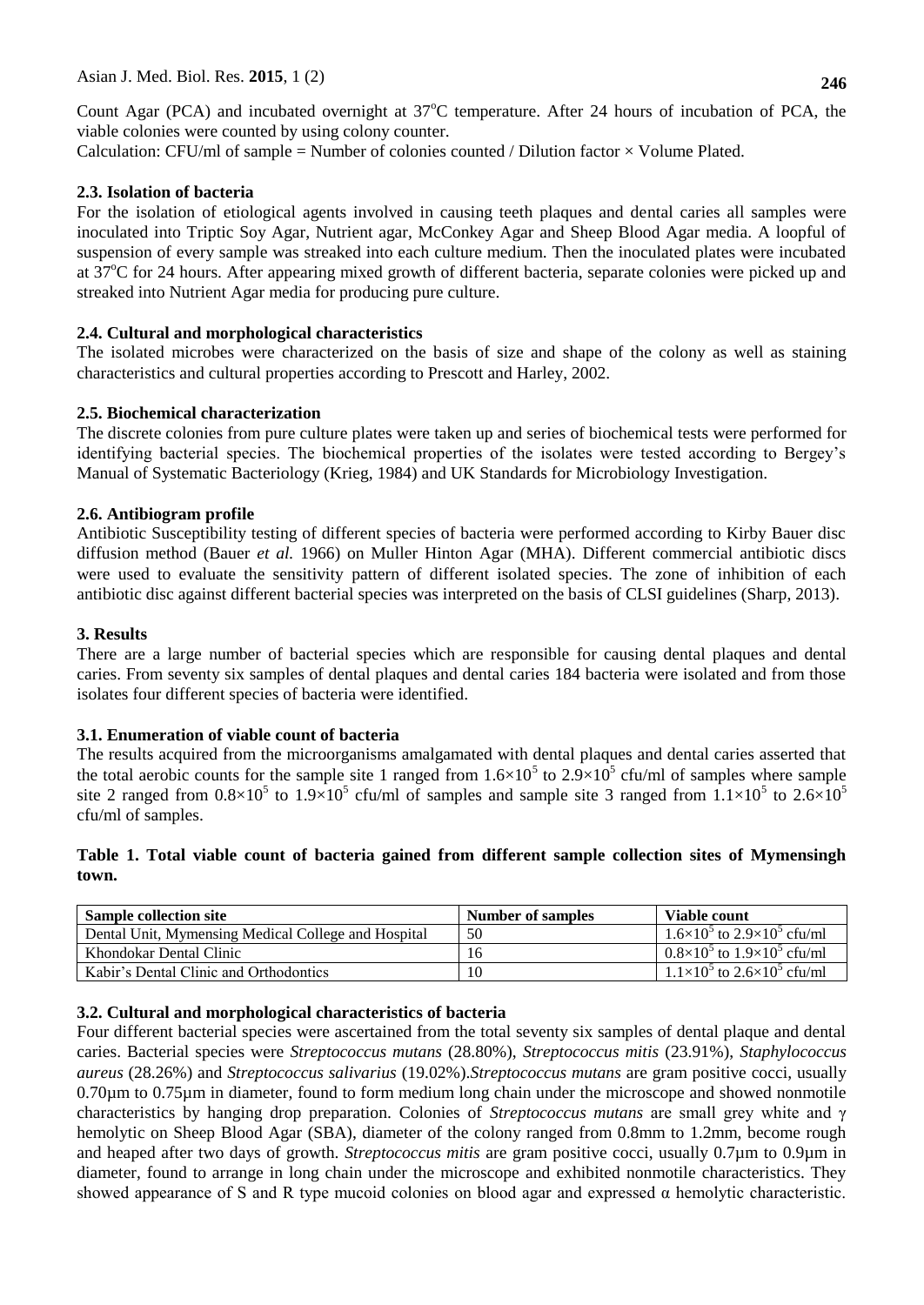*Staphylococcus aureus* are gram positive cocci, 0.8 to 1µm in diameter, found to appear grape like cluster under the microscope and showed nonmotile characteristics. Colonies of *Staphylococcus aureus* are circular opaque, yellowish, 0.5 to 2mm in diameter, S type and β hemolytic on Sheep Blood Agar. But on Nutrient Agar the colonies are rough and dry texture, smooth and golden yellow in color. *Streptococcus salivarius* are gram positive cocci, 0.8-1.0µm in diameter, found to appear from short to long chains under microscope. Colonies on Sheep Blood Agar are small, nonpigmented, smooth and often showed weak α hemolytic reaction.

Limning the diverse consolidation of bacterial isolates plainly pointed out that there was maximum number of *Streptococcus mutans* (53) followed by*Staphylococcus aureus* (52), *Streptococcus mitis* (44), *Streptococcus salivarius* (35) in Table 2.

| <b>Species</b>                            | Number of bacteria isolated | <b>Percentage</b> |
|-------------------------------------------|-----------------------------|-------------------|
| Streptococcus mutans                      | 53                          | 28.80%            |
| Streptococcus mitis                       | 44                          | 23.91%            |
| Staphylococcus aureus                     | 52                          | 28.26%            |
| Streptococcus salivarius                  | 35                          | 19.02%            |
| <b>Total number of bacterial isolates</b> | 184                         | 100\%             |

|  | Table 2. Distribution of different bacterial species. |
|--|-------------------------------------------------------|
|  |                                                       |

## **3.3. Biochemical characterization**

Four different bacterial species were characterized on the basis of biochemical properties. *Streptococcus mutans* expressed positive reaction to voges-proskauer (VP), esculin hydrolysis, glucose, fructose, sorbitol, trehalose, melibiose, mannitol, inulin, salicin, arginin, lactose and raffinose with the production of acid while acid was not produced from ribose but negative reaction to pyrrolidonearylamidase, β galactosidase, β glucuronidase and alkaline phosphatase. *Streptococcus mitis* showed glucose, raffinose, sorbitol, lactose, salicin, sucrose, inuline, trehalose and maltose positive with acid production while acid was not produced from glycerol, arabinose, mannitol and xylose but catalase, VP, hydrolysis of esculin, pyrrolidonearylamidase, α and β galactosidase, hydrolysis of hippurate, β glucuronidase and alkaline phosphatase negative. *Staphylococcus aureus* exhibited positive recompose with catalase, citrate, urease, lactose, sucrose, glucose, mannitol and lipid hydrolysis but oxidase, indole, methyl red, voges proskauer, H<sub>2</sub>S production, starch hydrolysis, gelatin liquefaction negative. *Streptococcus salivarius* expressed negative reaction to α galactosidase, arginin, β galactosidase, pyrrolidonearylamidase, alkaline phosphate and β glucoronidase but positive reaction to VP, sucrose, inuline, lactose, raffinose, glucose, trehalose and maltose with the production of acid while acid was not produced from arabinose, glycerol, xylose, mannitol and sorbitol. Identification of bacterial isolates was carried out according to Bergey's Manual of Systematic Bacteriology.

Effect of the bacterial isolates on different age groups was measured in this study. All the patients were distributed into five different age groups where the age group of 26 to 35 years was found to have highest prevalence (32.60%) of infection while the lowest prevalence (10.86%) of infection was seen in the group of bellow 15 years of age. The second highest prevalence (28.26%) was observed in the group of 36 to 45 years. Another two age groups 16 to 25 years and 46 to 55 years were showing the prevalence rate 13.58% and 14.67% respectively. Table 3 is recounting the distribution of bacteria in various age groups.

| Age groups           | Number of collected | Number of isolated bacteria | Percentage of |
|----------------------|---------------------|-----------------------------|---------------|
|                      | samples             |                             | infection     |
| Bellow than 15 years | 10                  | 20                          | 10.86%        |
| $16-25$ years        |                     | 25                          | 13.58%        |
| $26-35$ years        | 28                  | 60                          | 32.60%        |
| $36-45$ years        | 19                  | 52                          | 28.26%        |
| $46-55$ years        |                     | 27                          | 14.67%        |

A relative study was also performed on caries patients according to their economic status and gender where all patients were divided into five different economic groups. Result of this variant stated that, 6 male and 2 female patients belonging to Lower Economic Class (LEC) yield a total of 22 bacteria (11.95%) where female were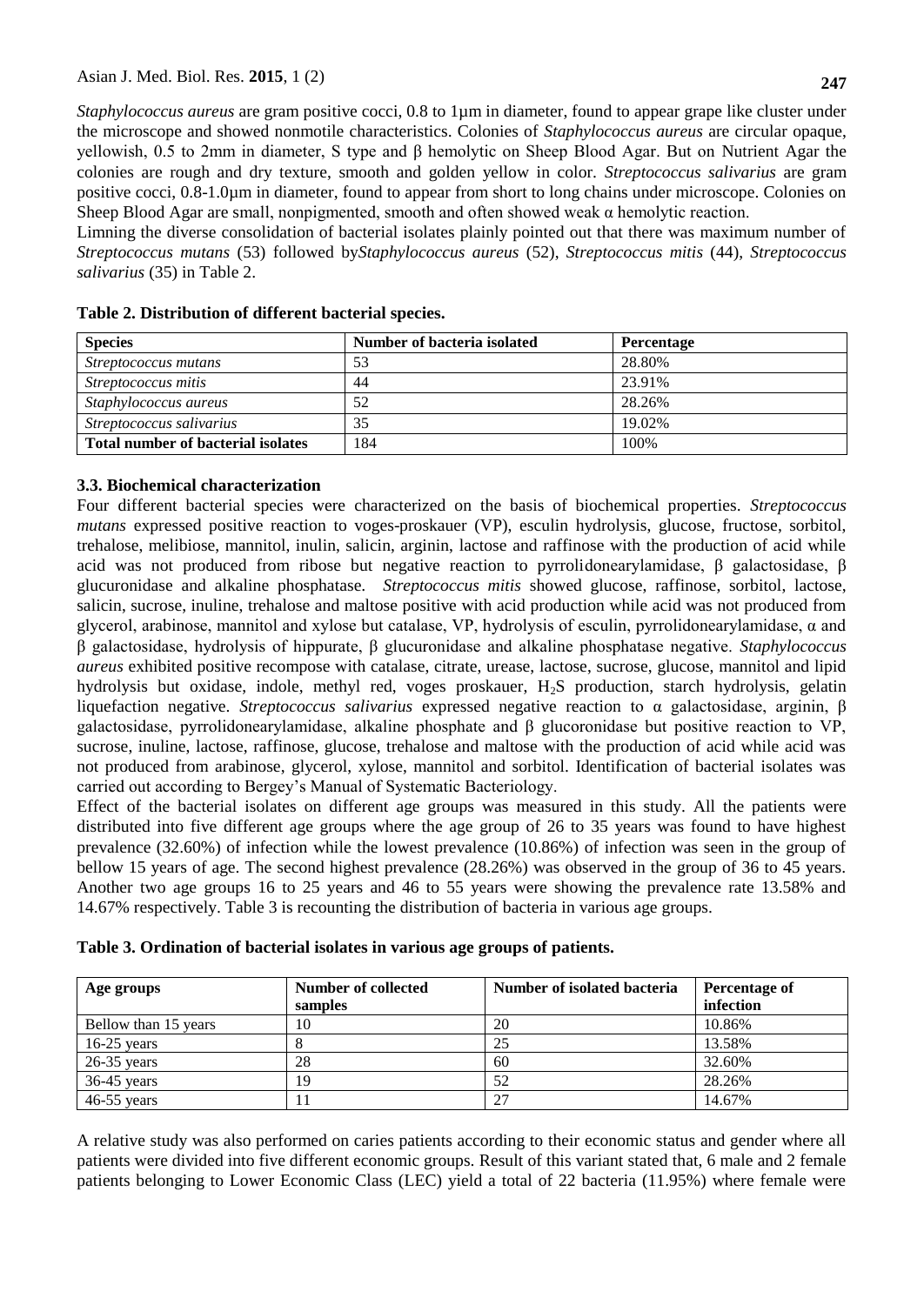### Asian J. Med. Biol. Res. **2015**, 1 (2) **248**

infected less than the male. From 16 Lower Middle Economic Class (LMEC) patients also the number of affected female was less than the male. Highest cases (23) belong to Higher Middle Economic Class (HMEC) which yielded a total of 65 bacteria (35.32%) where males were infected less than females. A total of 13 cases existing in Upper High Economic Class (UHEC) which yielded 29 bacteria (15.76%) indicate females were more infected than the males. Table 4 is recounting the sex wise distribution of patients in various economic classes.

| <b>Economic Class</b>               | Male | Female | <b>Number of Isolated</b><br><b>Bacteria</b> | Percentage |
|-------------------------------------|------|--------|----------------------------------------------|------------|
| Lower Economic Class (LEC)          | 6    |        | 22                                           | 11.95%     |
| Lower Middle Economic Class (LMEC)  | 11   |        | 28                                           | 15.21%     |
| Higher Middle Economic Class (HMEC) | 10   | 13     | 65                                           | 35.32%     |
| Middle High Economic Class (MHEC)   | ⇁    |        | 40                                           | 21.73%     |
| Upper High Economic Class (UHEC)    |      |        | 29                                           | 15.76%     |

| Table 4. Ordination of bacterial isolates on the basis of gender in several economic classes. |  |  |  |  |
|-----------------------------------------------------------------------------------------------|--|--|--|--|
|                                                                                               |  |  |  |  |

### **3.4. Antibiogram**

Different species of bacteria showed various sensitivity patterns to several kinds of antibiotics. Here every individual bacterial species demonstrated zone of inhibition to several antibiotics was measured as sensitive (30mm - 45mm), moderate sensitive (10mm – 29mm)and resistant (0 mm).

Isolates of *Streptococcus mutans* found sensitive to Livofloxacin, Ciprofloxacin, Amikacin and Netilmicin while moderate sensitive to Doxycycline, Stereptomycin, Azythromycin and Cotrimoxazole. In this study multiple antibiotic resistant *Streptococcus mutans* species were observed. The total isolates of this species of bacteria were seen resistant to Novobiocin, Erythromycin, Amoxicillin, Cephotaxime, Ceftriaxone and Tetracycline. Table 5 is showing sensitivity, moderate sensitivity and resistance of *Streptococcus mutans* to several antibiotics.

| <b>Sensitive</b> | <b>Moderate Sensitive</b> | <b>Resistant</b> |
|------------------|---------------------------|------------------|
| Livofloxacin     | Doxycycline               | Novobiocin       |
| Ciprofloxacin    | Streptomycin              | Erythromycin     |
| Amikacin         | Azythromycin              | Amoxicillin      |
| Netilmicin       | Cotrimoxazole             | Cephotaxime      |
|                  |                           | Ceftriaxone      |
|                  |                           | Tetracycline     |

**Table 5. Antibiogram of** *Streptococcus mutans.*

Isolates of *Streptococcus mitis* also found resistant to several broad spectrum antibiotics. *Streptococcus mitis* showed resistant to Streptomycin, Amikacin, Amoxicillin, Tetracycline and Ceftriaxone while sensitive to Ciprofloxacin, Gentamicin, Norfloxacin, Netilmicin and Doxycycline but moderate sensitive to Azythromycin, Cotrimoxazole, Erythromycin and Roxythromycin.Sensitivity, moderate sensitivity and resistance of *Streptococcus mitis* to various antibiotics is expressed in Table 6.

| <b>Sensitive</b> | <b>Moderate Sensitive</b> | <b>Resistant</b>         |
|------------------|---------------------------|--------------------------|
| Ciprofloxacin    | Azythromycin              | Streptomycin             |
| Gentamicin       | Cotrimoxazole             | Amikacin                 |
| Norfloxacin      | Erythromycin              | Amoxicillin              |
| Netilmicin       | Roxythromycin             | Tetracycline             |
| Doxycycline      |                           | Ceftriaxone              |
|                  |                           | $\overline{\phantom{0}}$ |

#### **Table 6. Antibiogram of** *Streptococcus mitis.*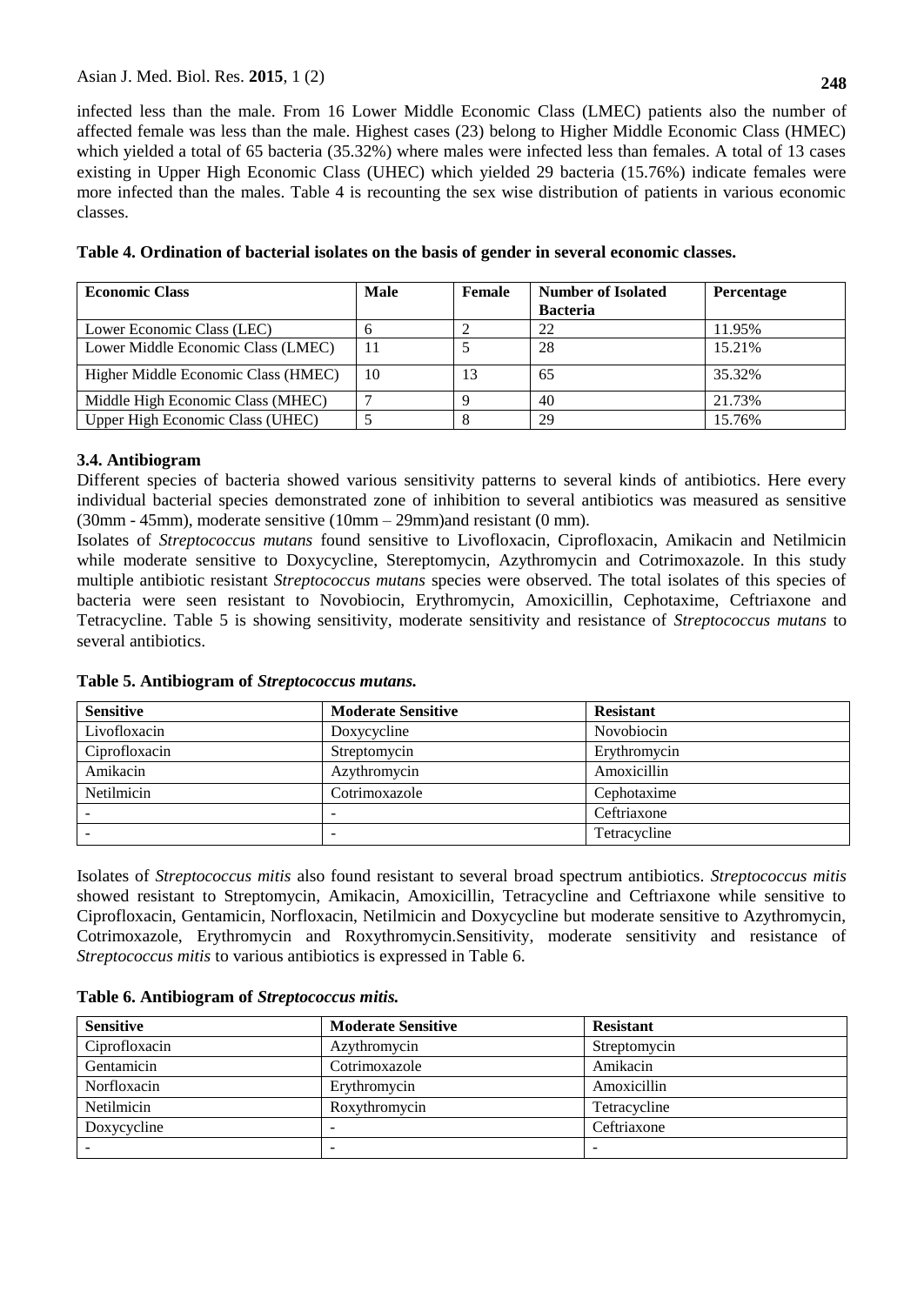### Asian J. Med. Biol. Res. **2015**, 1 (2) **249**

*Staphylococcus aureus* species isolated from the patients having dental caries exhibited resistance to multiple broad spectrum antibiotics such as Erythromycin, Novobiocin, Vancomycin, Cefixime, Cefuroxime, Ceftriaxone and Tetracycline. Isolates of *Staphylococcus aureus* species were found sensitive to a few kinds of antibiotics such as Levofloxacin, Linezolid and Doxycycline while moderate sensitive to Amikacin, Ciprofloxacin, Netilmicin and Norfloxacin. Table 7 is showing sensitivity, moderate sensitivity and resistance behavior of *Staphylococcus aureus* to several antibiotics.

| <b>Sensitive</b> | <b>Moderate Sensitive</b> | <b>Resistant</b> |
|------------------|---------------------------|------------------|
| Levofloxacin     | Amikacin                  | Erythromycin     |
| Linezolid        | Ciprofloxacin             | Novobiocin       |
| Doxycycline      | Netilmicin                | Vancomycin       |
|                  | Norfloxacin               | Cefixime         |
|                  | -                         | Cefuroxime       |
|                  | $\overline{\phantom{a}}$  | Ceftriaxone      |
|                  | -                         | Tetracycline     |

| Table 7. Antibiogram of Staphylococcus aureus. |  |  |
|------------------------------------------------|--|--|
|------------------------------------------------|--|--|

In this study isolates of *Streptococcus salivarius* were found sensitive to Vancomycin, Netilmycin, Gentamycin, Doxycycline and Amikacin while moderate sensitive to Amoxicillin and Azythromycin but resistant to a variety of antibiotics such as Cefotaxime, Ceftriaxone, Tetracycline, Erythromycin, Cotrimoxazole and Ceftriaxone. Table 8 is showing sensitivity, moderate sensitivity and resistance behavior of *Streptococcus salivarius* to multiple antibiotics.

#### **Table 8. Antibiogram of** *Streptococcus salivarius.*

| <b>Sensitive</b> | <b>Moderate Sensitive</b> | <b>Resistant</b> |
|------------------|---------------------------|------------------|
| Vancomycin       | Amoxicillin               | Cefotaxime       |
| Netilmycin       | Azythromycin              | Ceftriaxone      |
| Gentamycin       | -                         | Tetracycline     |
| Doxycycline      |                           | Erythromycin     |
| Amikacin         |                           | Cotrimoxazole    |
|                  |                           | Ceftriaxone      |

### **4. Discussion**

Proper medical ethics were maintained for collecting samples by following the issues published by Nurunnabi *et al.* (2010)and Cheah *et al.* (2014). Viable count of bacteria obtained in this study is almost similar with the findings of Handelman *et al.* (1976) but much lower than the findings of Jensen *et al.* (1980) while significantly higher than the results of Going *et al.* (1978) and Weerheijm *et al.* (1993). Placement of sealant progressively reduced the total bacterial counts of caries lesions in the studies of Going *et al.* (1978) and Weerheijm *et al.* (1993), that's why the results are variable with the current study. The viable counts of bacteria counted from the samples of Dental Unit, Mymensingh Medical college Hospital are almost similar to those that reported by Stecksen *et al.* (2008); Stecksen *et al.* (2007). On the other hand the total viable counts of bacteria obtained from the samples of Khondokar Dental Clinic and Kabir's Dental Clinic and Orthodentics are little bit different from those that exhibited by Ella *et al.* (2008); Truman *et al.* (2002) and Ahovou *et al.* (2004).The cultural and morphological characteristics of *Streptococcus mutans* were found similar with the previous studies of Holt *et al.,* 1994 and Facklam *et al.* (2002). Andrewes, 1906 and Elliot *et al.* (1990) were reported the morphological characteristics of *Streptococcus mitis* are almost similar with the current study. *Streptococcus salivarius* showed the cultural and morphological characteristics were found closely similar with those that reported by Kathry *et al.* (1984), Facklam *et al.* (1977) and Amstein *et al.* (1973). The cultural and morphological characteristics of *Staphylococcus aureus* recorded in this study is agreed with those that reported by Comolai *et al.* (2008) and Hanselman *et al.* (2009). According to the present investigation the number of different species of Streptococci is much higher than the findings that expressed by Cawson *et al.* (1987) and Mohapatra *et al.* (2012). No lactobacilli were found in this study is disagreed with the findings of Cawson *et al.* (1987) but completely agreed with the findings that reported by Mohapatra *et al.* (2012). The biochemical properties of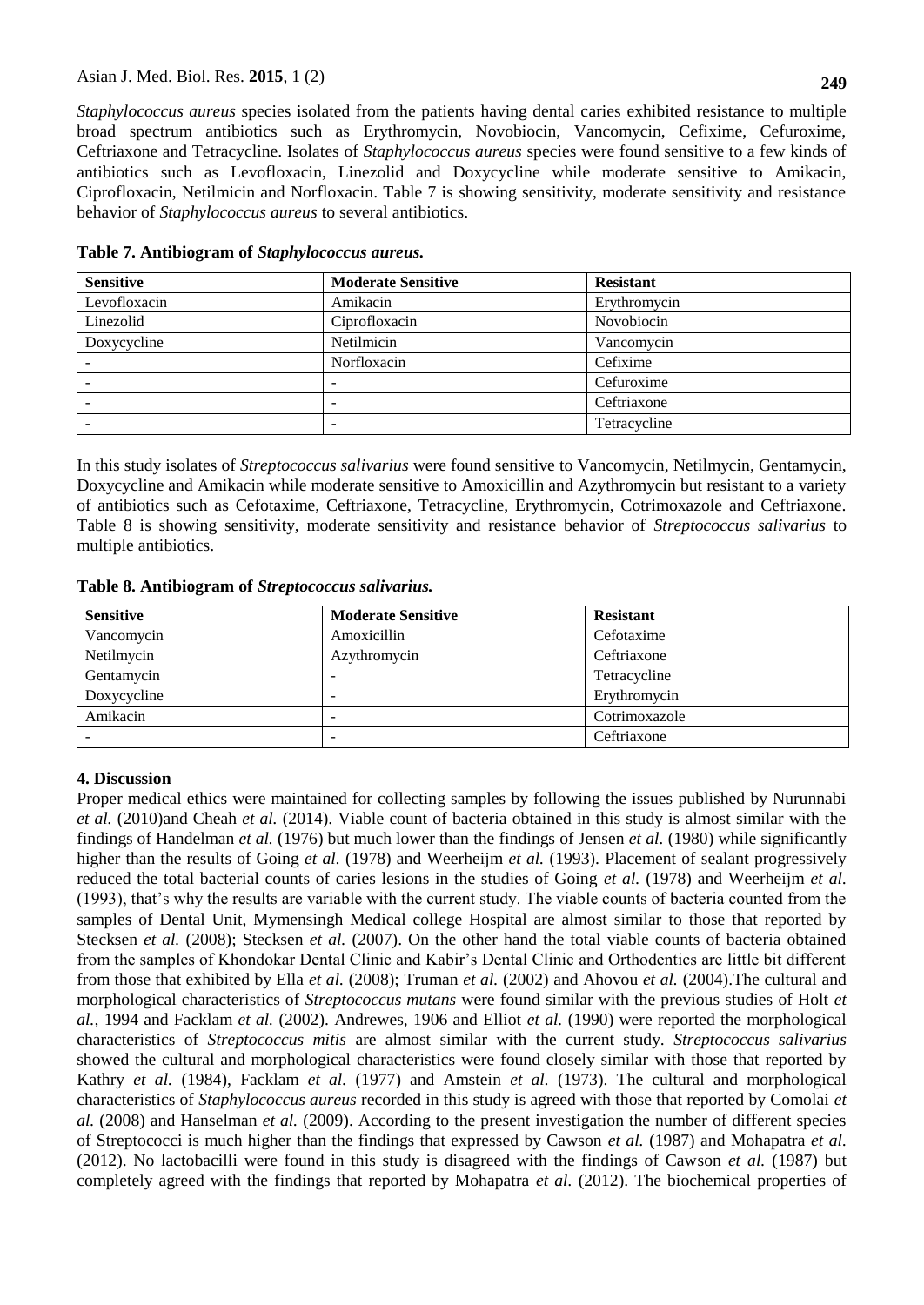*Stereptococcus mutans* found in this experiment is highly agreed with Holt *et al.* (1994) but a little bit variables with Richard *et al.* (2002).

Dental caries is a disease caused by bacteria where it progressively damaging the teeth and causing tooth lose to the younger people. The ultimate upshot of caries is to decay enamel, dentin and cementum to shell a pathway for bacteria to enter into the underlying tissue. In this study we have collected samples of different types of caries such as fissure caries, enamel caries, dentinal caries, pulpal exposure, pus forming and root apex. Pit and fissure caries was highest in number which is agreed with a previous study done by Mohapatra *et al.* (2012). Isolation of microorganisms from fissure caries suggested that this phase is providing mechanical shelter to the microorganisms for expanding destruction. The least number of microorganisms were isolated from enamel caries which is almost similar with the findings that reported by Cawson *et al.* (1987). Enamel is the main hindrance to onslaught of bacteria, once invade, bacteria accelerate the infection to dentine with relatively lower impediment. The rapid adjacent prolongation of the lesion befalls through cross branching between tubules but keep on barge into the pulp in a comparatively ample front. If the pulp is invaded, it becomes incited and ultimately undergoes infraction. Though the pulp is impregnated with arteries, veins, lymphatic vessels and nerves via apical foramen, infections of this tissue provide a portal of entry to bacteria into various part of the body. The most pyogenic microorganisms Streptococci and Staphylococci were found in pus forming dental caries where the galling and necrosis leads to create periapical abscess, this findings are highly agreed with those that reported by Schuster *et al.* (1980) and Mohapatra *et al.* (2012).

The biochemical properties of *Streptococcus mutans* are agreed with the study that exhibited by Holt *et al.* (1994) but slightly variable with the experiment that reported by Facklam *et al.* (2002). *Streptococcus mitis* isolated in this study showed biochemical characteristics are found almost similar with those that debriefed by Andrewes*et al.* (1906) and Elliot *et al.* (1990). The basic differentiation between *Streptococcus mutans* and *Streptococcus mitis* in biochemical properties is that *S. mutans* are VP and esculin hydrolysis positive but *S. mitis* are VP and esculin hydrolysis negative, this Data is agreed with that enlisted in UK Standards for Microbiology Investigations and also similar with those that reported by Hardie *et al.* (1986); Thompson *et al.* (2013); Schleifer *et al.* (1984) and Naser *et al.* (2005). The biochemical behavior showed by *staphylococcus aureus* in this current study is highly agreed with the findings that expressed by Hanselman *et al.* (2009) and Comolai *et al.* (2008) but found slightly variable with the findings that reported by Cole *et al.* (2001) and Kluytmans *et al.* (1997), the variability showed by *S. aureus* in this study may be caused by point mutation. The basic differences in biochemical behavior between *S. mutans* and *S. salivarious* is arginin positive to *S. mutans* and arginin negative to *S. salivarius* while arginin is also positive to *S. mitis* but VP is positive to *S. salivarius*, this data of the current study is acceded with the preceding studies that disclosed by Holt *et al.* (1994); Elliott *et al.* (1990); Amstein *et al.* (1973) and Thompson *et al.* (2013).

The maximum incidence of caries was between the age group 26-35 years, moderate in age group 46-55 years and minimum in age group bellow than 15 years. Dental caries is a progressive disease; when it takes place in the pit of teeth it gradually destroy the structure and building block of the teeth. The data obtained from the age wise ordination of dental caries in this study is in consonance with the quondam findings of Mohapatra *et al.* (2012). An assimilation of the patients suffering from dental caries associating to various economic groups to that of lingam transpired that females belonging to higher middle economic class, middle high economic class and upper high economic class asserted a higher aptitude of caries than males. The dentition commences to decay earlier in females and the male patients often have been at risk for a brief period of time in comparison with females. The people of high economic classes who have solvency prefer sapid foods like refined carbohydrate, chocolate, premium ice cream, beverages and more oily fried items and curries which may shelter the caries to progress. This data of caries in various economic groups is unanimous with the previous data of Gluck *et al.* (1999) and Mohapatra *et al.* (2012).

Antibiotic administration must be adjunctive to proper medical remedy. Selection of antibiotic should be based on the specification of efficacy for the particular pathogenic bacterial agents, because dental caries infections are ecosystem of bacteria where products excreted by one species of bacteria may be consumed as nutrients by another species of bacteria (Reday *et al.,* 2003; Dwivedi *et al.,* 2011). Antibiotics showed sensitivity, moderate sensitivity and resistance to *S. mutans*, *S. mitis* and *S. salivarius*, *S. aureus* are in consonance with the previous studies that has been reported by Murat *et al.* (1997), Mohapatra *et al.* (2012) and Mahalle *et al.* (2014) but slightly variable with the studies that reported by Chandrabhan *et al.* (2012) andAntipa *et al.* (2014).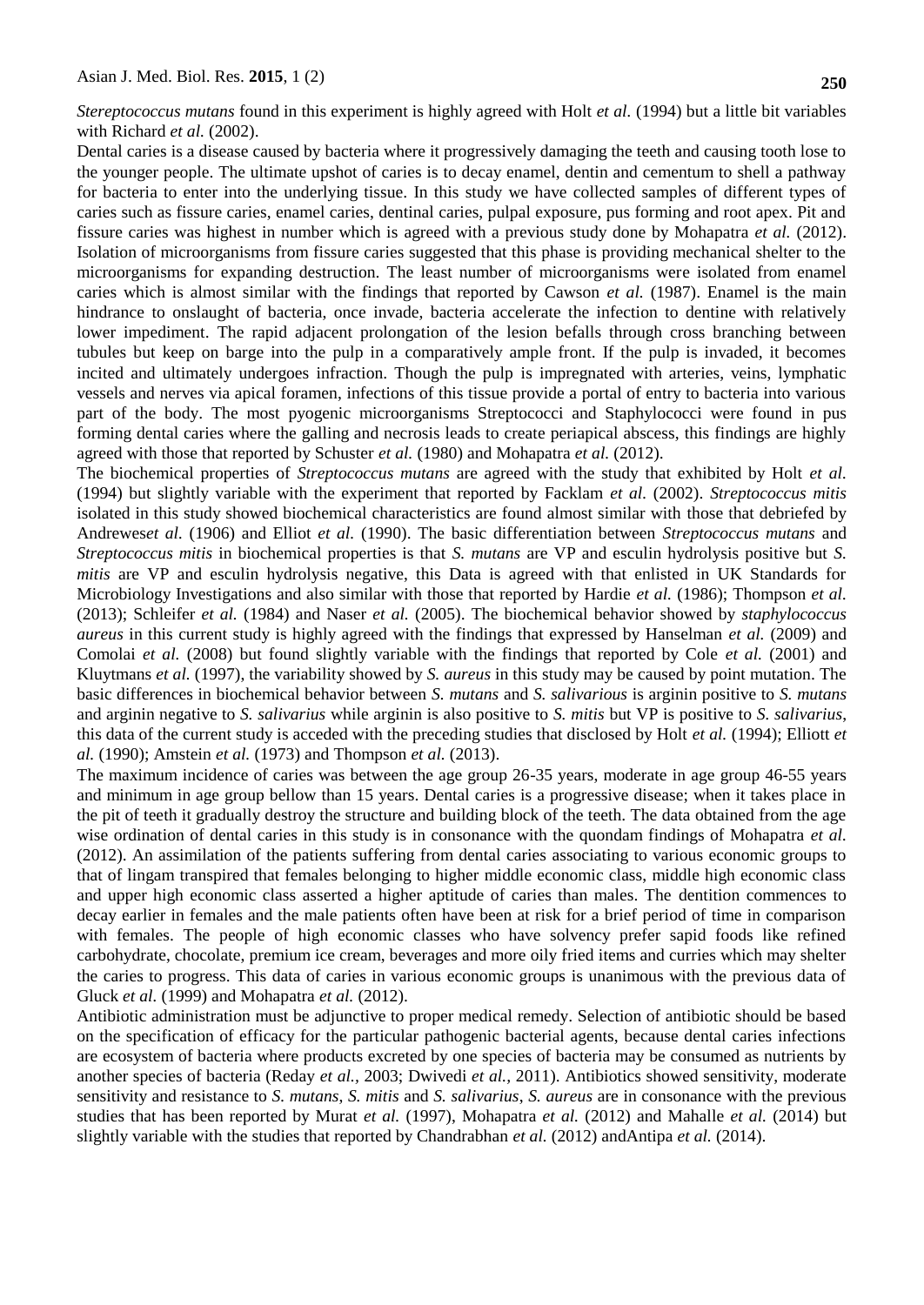#### **5. Conclusions**

In this current study we observed that acid producing *Streptococcus* spp. and *Staphylococcus aureus* mostly colonized in dental plaque of patients which are mainly responsible to cause caries regardless of sex and age in this geographical area. All the bacteria isolated in this study are showing resistant to almost all broad spectrum antibiotics. It is becoming a threat to control and treat this bacterial species. Practicing the use of antibiotics without proper recommendation of registered physician is imposing the threat. Selling of all kinds of antibiotics as over the counter drug should be stopped by implementing medical rules and regulations. Regular use of tooth paste containing triclosan and fluoride is better for prevention instead of using antibiotics presented in this study.

#### **Acknowledgements**

We thank all patients who provided us samples voluntarily. Authors are also highly grateful to all the members of Bacteriology Laboratory of the Department of Microbiology and Hygiene, Bangladesh Agricultural University and Microbiology Laboratory of Bangladesh Fisheries Research Institute.

#### **Conflict of interest**

None to declare.

#### **References**

- Amstein CF and PA Hartman, 1973. Differentiation of some enterococci by gas chromatography, J. Bacteriol., 113: 38-41.
- Andrewes FW and TJ Horder 1906. A study of the streptococci pathogenic for man. Lan. Jour. Bac., 2: 708- 713.
- Antipa C, L Dascalu, MC Chifiriuc, V Lazar, C Bleotu, SM Ruta, 2014. Isolation, identification and antibiotic susceptibility profiles in bacterial strains isolated from periodontal lesions. Ann. of Bio. Res., 2014, 5 (3): 22-26.<http://scholarsresearchlibrary.com/archive.html>
- Aydin MD, M Serin, MS Yarkin, 2005. Antibiotic Susceptibility in anaerobic bacteria which are most frequently isolated from infected root canals. Cukurova University, Faculty of Medicine, Department of Microbiology, Adana-Turkiye.
- Bauer AW, WM Kirby, JC Scheris and M Turck, 1966. Antibiotic susceptibility testing by a standardized single disk method. Ame. Jour. of Cli. Path., 45: 493-496.
- Blicks CS, C Kieri, JE Nyman, C Pilebro, E Borssen, 2008. Caries prevalence and background factors in Swedish 4-year-old children - a 40-year perspective. Int. J. Paediatr Dent., 18: 317-24.
- Blicks CS, PL Holgerson, S Twetman**,** 2007. Caries risk profiles in two-year-old children from northern Sweden. Ora. Healt. Prev. Dent., 2: 215-21.
- Cawson RA, 1987. Essential of Dent. Surg. And Pathol. 4<sup>th</sup> edition. Mc. Graw Hill, New York.
- Chandrabhan D, R Hemlata, B Renu, V Pradeep, 2012. Isolation of Dental Caries Bacteria from Dental Plaque and Effect of Tooth Pastes on Acidogenic Bacteria. Open Jour. of Med. Micro. 2 (1): 65-69 [http://dx.doi.org/10.4236/ojmm. 2012.](http://dx.doi.org/10.4236/ojmm.%202012)
- Cheah PY and M Parker 2014, Consent and assent in paediatric research in low-income settings. BMC Medi. Eth.. 15: 1-10.<http://www.biomedcentral.com/1472-6939/15/22>
- Cimolai N, 2008. MRSA and the environment: implications for comprehensive control measures. Eur. J. clin. Micro. Infect. Dis., 27:481-493. [https://www.ncbi.nlm.nih.gov/pubmed/18273652.](https://www.ncbi.nlm.nih.gov/pubmed/18273652)
- Cole AM , S Tahk, A Oren, D Yoshioka, YH Kim, A Park, T Ganz, 2001. Determinants of *Staphylococcus aureus* nasal carriage. Clin. Diagn. Lab. Immunol., 8: 1064-1069. [http://www.ncbi.nlm.nih.gov/pubmed/11687441.](http://www.ncbi.nlm.nih.gov/pubmed/11687441)
- Donlan RM and JW Costerton, 2002. Biofilms: survival mechanisms of clinically relevant microorganisms. Clin. Microbiol. Rev., 15: 167–193.
- Dwivedi D, T Kushwah, M Kushwah, V Singh, 2011. Antibiotic susceptibility pattern against pathogenic bacteria causing Dental Caries. Sou. Asi. J. Exp. Biol., 1: 31‐35;
- Facklam RR, 1972. Recognition of group D streptococcal species of human origin by biochemical and physiological tests. Appl. Microbiol., 23: 1131-1139.
- Gibbons RJ and JV Houte 1990, Selective bacterial adherence to oral epithelial surfaces and its role as an ecological determinant. Infect. Immun., 3: 567-573.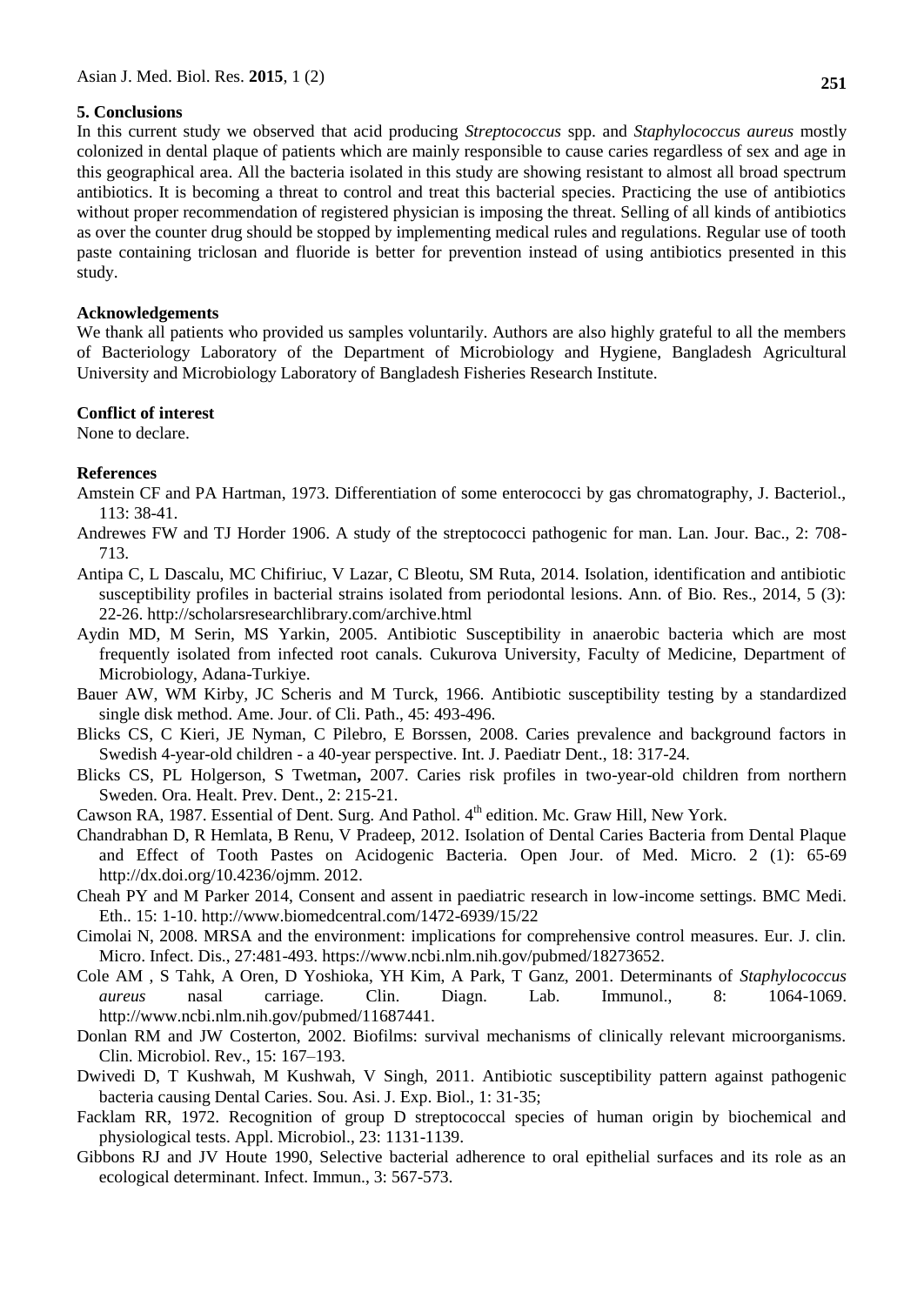Gluck GM and WM Morganstein, 1999. Community Dental Health. 4<sup>th</sup> edition, Mc. Graw Hill, New York.

- Going RE, WJ Loesche, DA Grainger, SA Syed, 1978. The viability of microorganisms in carious lesions five years after covering with a fissure sealant. Jour. Asi. Den. Asso., 97: 455-462.
- Handelman SL, F Washburn, P Wopperer 1976, Two-year report of sealant effect on bacteria in dental caries, Jour. Asi. Den. Asso., 93: 967-970.
- Hanselman BA, SA Kruth, J Rousseau, JS Weese, KR Weese, 2009. Coagulase positive staphylococcal colonization of humans and their household pets. Can. Vet., 50: 954-958. [https://www.ncbi.nlm.nih.gov/pubmed/19949556.](https://www.ncbi.nlm.nih.gov/pubmed/19949556)
- Hardie JM 1986. Genus Streptococcus. In: Sneath PHA. Bergey's Manual of Systematic Bacteriology. Baltimore: Williams and Wilkins; 2: 1043-71.
- Harley JP and LM Prescott 2002, "Bacterial Morphology and Staining," In: H. Prescott, Ed., *Laboratory Exercises in Microbiology*, 5th Edition, The McGraw-Hill Compa- nies, New York, pp. 31-36.
- Holt JG 1994. Bergey's Manual of Determinative Bacteriology, 9<sup>th</sup> edition, Williams and Wilkins
- Jensen OE, SL Handelman, 1980. Effect of an autopolymerizing sealant on viability of microflora in occlusal dental caries. Scand. Jour. Dent. Res., 88: 382-388.
- John AE, JP Bruke, CC David, FD Clyde, E Sherri, AR Mary, WK James, 1990. *Streptococcus mitis* sepsis in bone marrow transplant patients receiving oral antimicrobial prophylaxis. Ame. Jour. of Medi., 7: 542-560
- Kluytmans J, AV Belkum, H Verbrugh, 1997. Nasal carriage of *Staphylococcus aureus*: epidemiology, underlying mechanisms and associated risks. Clin. Mivrobiol. Rev., 10: 505-520. [http://www.ncbi.nlm.nih.gov/pubmed/9227864.](http://www.ncbi.nlm.nih.gov/pubmed/9227864)
- Kohler B, I Andreen, B Jonsson, 1984. The effect of caries preventive measures in mothers on dental caries and the oral presence of the bacteria *Streptococcus mutans* and *Lactobacillus* spp. in their children. Archi. of Or. Bio., 29: 879–883.
- Kolenbrander PE, RJ Palmer, AH Rickard, NS Jakubovics, NI Chalmers and PI Diaz, 2006,"Bacterial Interactions and Successions during Plaque Development," Periodonto., 42: 47-79.
- Krieg RN 1984. "Bergey's Manual of Systematic Bacteriology," Williams & Wilkins, Baltimore, 1984
- Lewis K 2001 Riddle of biofilm resistance. Antimicrob. Agent Chemother., 45: 999–1007.
- Li YH, N Tang, MB Aspiras, PC Lau, JH Lee, RP Ellen and DG Cvitkovitch, 2002. A Quorum-Sensing Signaling System Essential for Genetic Competence in *Strep-tococcus mutans* is Involved in Biofilm Formation," Jour. of Bacterio., 184: 2699- 2708.
- Mahalle A, R Deshmukh, A Mahalle, 2014. Evaluating the antibiotic susceptibility of bacteria isolated from the pyogenic abscess of dental origin. Jour. Dent. Res. and Scient. Deve., 1: 6-10.
- Mohapatra SB, M Pattnaik, P Ray, 2012. Microbial Association of dental caries. Asian J. Exp. Biol. Sci., 3: 360-367
- Naser S, FL Thompson, B Hoste, D Gevers, K Vandemeulebroecke, I Cleenwerck, 2005. Phylogeny and identification of Enterococci by atpA gene sequence analysis. J. Clin. Microbiol., 43: 2224-2230.
- Nurunnabi ASM, MU Jahan, S Tanira, 2010. Ethical Issues in Public Health Research. Bang. Jour. of Bioeth., 1: 15-21.
- Oong EM, SO Griffin, WG Kohn, BF Gooch, PW Caufield, 2008. The effect of dental sealants on bacteria levels in caries lesions. Jour. Asi. Dent. Asso., 139: 271-27[8 http://jada.ada.org.](http://jada.ada.org/)
- Reday D, R Bedi, DA Spratt, P Mullany, M Wilson, 2003. Prevalence, Proportions and Identities of Antibiotic‐Resistant Bacteria in the Oral Microflora of Healthy Children. Micro. Dru. Resis., 4: 367‐372.
- Richard F, 2002. What Happened to the Streptococci: Overview of Taxonomic and Nomenclature Changes. Cli. Mic. Rev., 15: 613-630.
- Roberts AP, G Cheah, D Ready, J Pratten, M Wilson and P Mullany, 2001. Transfer of TN916-Like Elements in Mi- crocosm Dental Plaques. Antimicro. Ag. Chemo., 45: 2943-2946.
- Ruoff LK, MJ Ferraro, J Holden and LJ Kunz, 1984. Identification of Streptococcus bovis and Streptococcus salivarius in Clinical Laboratories. Jour. Cli. Mic., 20: 223-226.
- Saloranta AA, A Hiiri, A Nordblad, H Worthington and Makela M. 2004, Pit and fissure sealants for preventing dental decay in the permanent teeth of children and adolescents. Coch. Data. Syst Rev., 3: 18-30.
- Schleifer KH, BR Klipper, 1984. Transfer of *Streptococcus faecalis* and *Streptococcus faecium* to the Genus Enterococcus nom. rev. as *Enterococcus faecalis* com. nov and *Enterococcus faecium* comb. nov. Int. J. Syst. Bacteriol., 34: 31-4.
- Schuster GS 1980. Oral microbial and infect. Disease. 1<sup>st</sup> edition. Mc. Graw Hill, New York.